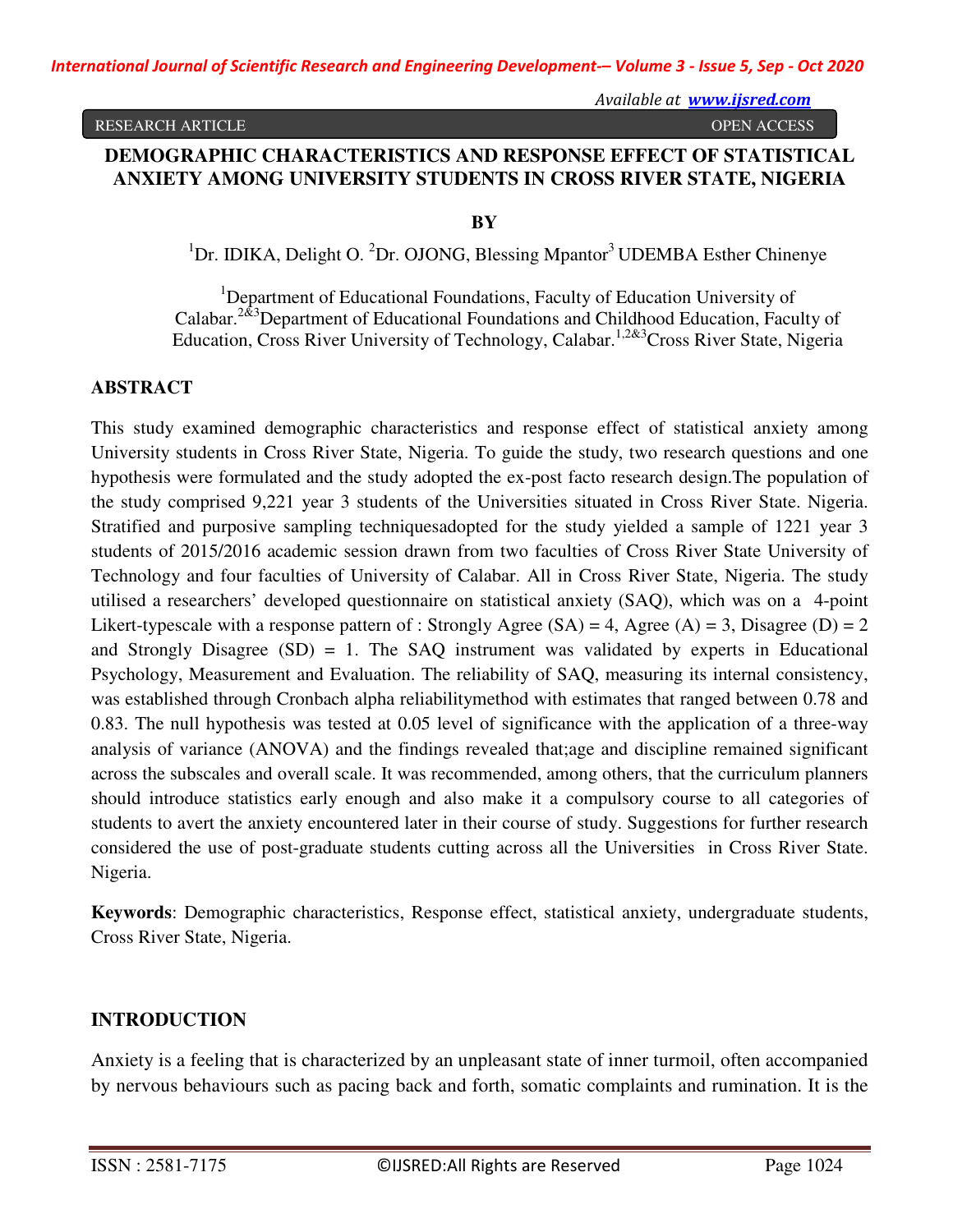subjective unpleasant feelings of dread over anticipated events such as the feelings of eminent death (Davidson, 2008). Anxiety is not the same as fear which is a response to a real or perceived immediate threat. Whereas fear involves the expectation of future threat, anxiety is the feeling of uneasiness and worry, usually generalized and unfocused as a result of a reaction to a situation that is only subjectively seen as menacing. It is often accompanied by muscular tension, restlessness, fatigue and problems in concentration. Anxiety can be appropriate, but when experienced regularly, the individual may suffer from an anxiety disorder (Ohman, 2000).

Anxiety can also be seen as an emotion, characterized by feelings of tension, worried thoughts and physical changes like increased blood pressure. People with anxiety disorders usually have recurring intrusive thoughts or concerns. They may avoid certain situations or worry; they may also have physical symptoms such as sweating, trembling, dizziness or a rapid heartbeat, (Adopted from the encyclopaedia of psychology).Smoller and Jordan (2009) opined that people facing anxiety may withdraw from situations which have provoked anxiety in the past. There are various types of anxiety. Existential anxiety can occur when a person faces "angst", an existential crisis or nihilistic feelings. People can also face mathematical anxiety, somatic anxiety, stage fright or test anxiety. Social and stranger anxieties are caused when people are apprehensive about strangers or other people in general. Stress hormones released in an anxious state have an impact on bowel function and can manifest physical symptoms that may contribute to or exacerbate irritable bowel syndrome (IBS). IBS is a group of symptoms including abdominal pains and changes in the pattern of bowel movements without any evidence of underlying damage. Anxiety is often experienced by those who have an obsessive compulsive disorder (OCD). OCD is a mental disorder in which a person feels the need to perform certain routines repeatedly "compulsion" or has certain thoughts repeatedly called "obsessions". The person is unable to control either the thoughts or the activities for more than a short period of time. This is an acute presence of panic disorder(Barker 2003).

Anxiety can be either a short-term "state" or long-term "trait". Whereas trait anxiety represents worrying about future events, anxiety disorders are a group of mental disorders characterized by feeling of anxiety and fear. Anxiety disorders are partly genetic, with twin studies suggesting 30-40% genetic influence on individual differences in anxiety. Environmental influences (environment that affects twins in the same way) (Smoller, 2009). Specific measured 'environments' that have been associated with anxiety include child abuse, family history of mental health disorder and poverty.

Statistical anxiety is a feeling of anxiety when taking a statistics course or doing statistical analysis, that is, gathering, processing and interpreting data.Statistics anxiety is an anxiety which occurs when a student encounters statistics in any form and at any level. (Onwuegbuzie, DaRos and Ryan, 1997; Onwuegbuzie, 2004).Zeidner (1991) adds to this definition by stating that this anxiety is accompanied by worry, tension and psychological symptoms of stress when students are faced with taking a statistics course. Eysenck (1992) also opined that anxiety can be conceptualized as a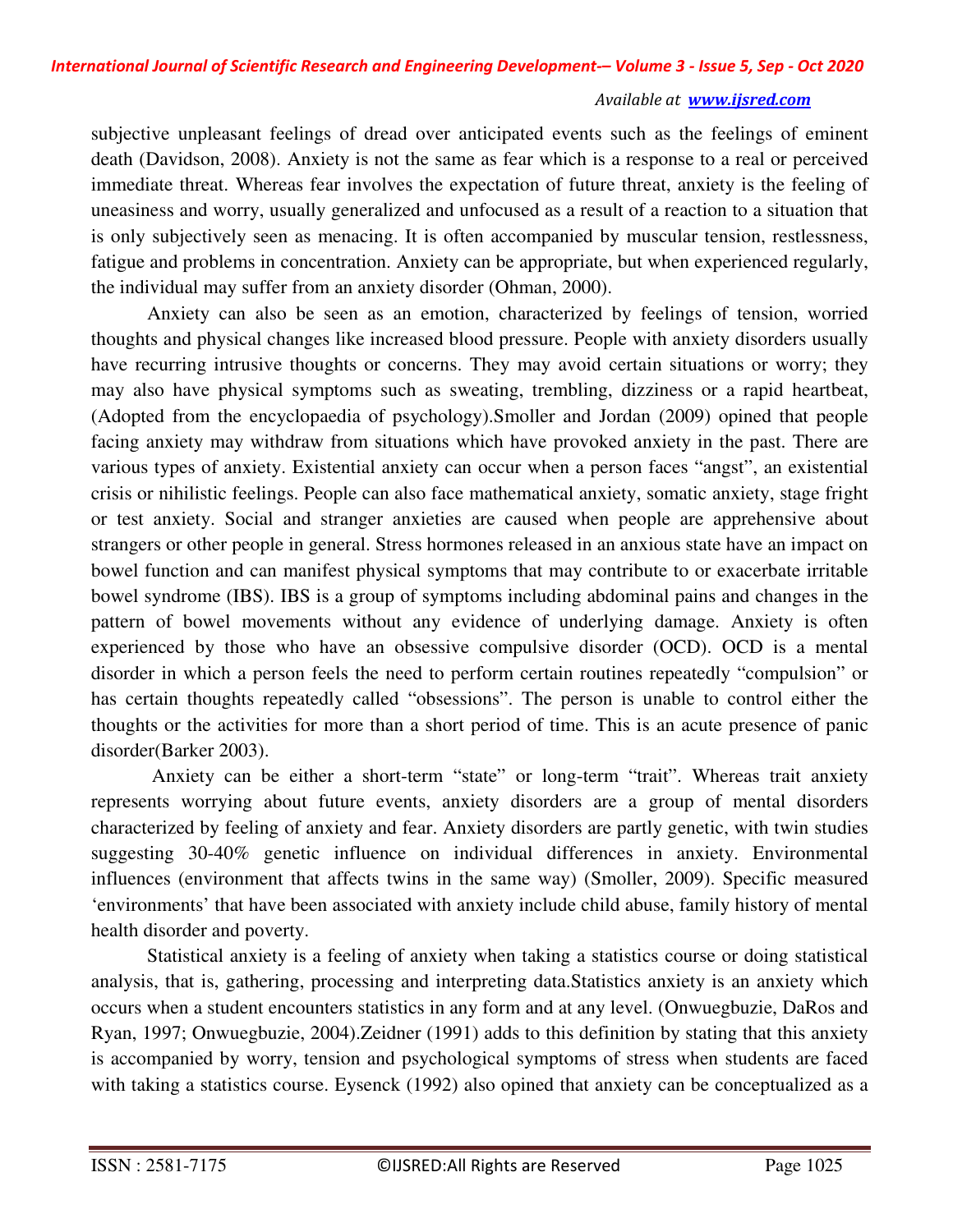state in which an individual is unable to instigate a clear pattern of behaviour to remove or alter the event/object/interpretation that is threatening an existing goal.

In a study on anxiety and problem solving, Sarason(1960) found that an individual who scored high on the anxiety scalemanifested greater interference in problem solving than a peer who scored low, despite the fact that both scored the same on an intelligence test. Since the statistics are used extensively in a problem solving environment, this finding illustrates the probable need for identification of strongly statistics anxious individuals. The use of the statistics as a problemsolving tool by strongly anxious persons could be very significantly hindered.

Three other studies,one by Malmo and Amsel (1948), another by Welch and Diethelm (1950), and relatively more recent one by Idika and Joshua (2005) and Paechter, Macher, Martskvishvili,Wimmer and Papousek (2017), all illustrated the negative effects, one way or the other of high anxiety in learning situations. According to Idika and Joshua, heighlightened anxiety via increased tension and worry impacts on examination and lead to tendency to cheat examinations.In same vein, Malmo and Arosel earlier found greater "forgetfulness" in highly anxious subjects, and in like manner, Welch and Diethelm found higher levels of failure in higher anxiety groups in the learning environment. However, Montague (1953), found that highly anxious subjects performed better on simple learning tasks than did less anxious subjects.But when faced with more difficult tasks, the situation was reversed. On the difficult tasks, the lower anxiety group showed better performance than the high anxiety group.

In a very bizarre study on problem solving, Patrick (1934) found some very clear evidence of the effects of anxiety on human problem solving. Patrick's problem was for an individual to attempt to get out of a room by determining the pattern of locked doors. To raise the anxiety level, subjects were subjected to three different anxiety causing situations. One group of subjects was given continual electric shock, a second group was continuously sprayed with a high pressure water hose, and a third group was blasted with a loud horn until they got out of the room. From this study, Patrick found that human problem solving degenerates to an animal level when anxiety is markedly increased. Without anxiety causing stimuli, humans were quite proficient in solving the problem, but when exposed to very extreme anxiety causing stimuli, the human subjects became very poor at solving the problem. Their behaviour greatly resembled the behaviour of laboratory rats that were given the identical problem solving environment but were not exposed to the anxiety causing stimuli.

Rodarte-Luna and Sherry (2008), explored the gender difference in the relationship between statistics anxiety and learning strategies. Surveyed participants included 323 students of South Western University US, enrolled in a statistics course. Discriminant analysis and canonical correlation were applied, which revealed the difference in gender as statistically significant. It was found that men have shown a significant positive relationship between fear of asking for help, interpretation and test and class anxiety and procrastination whereas females were found to have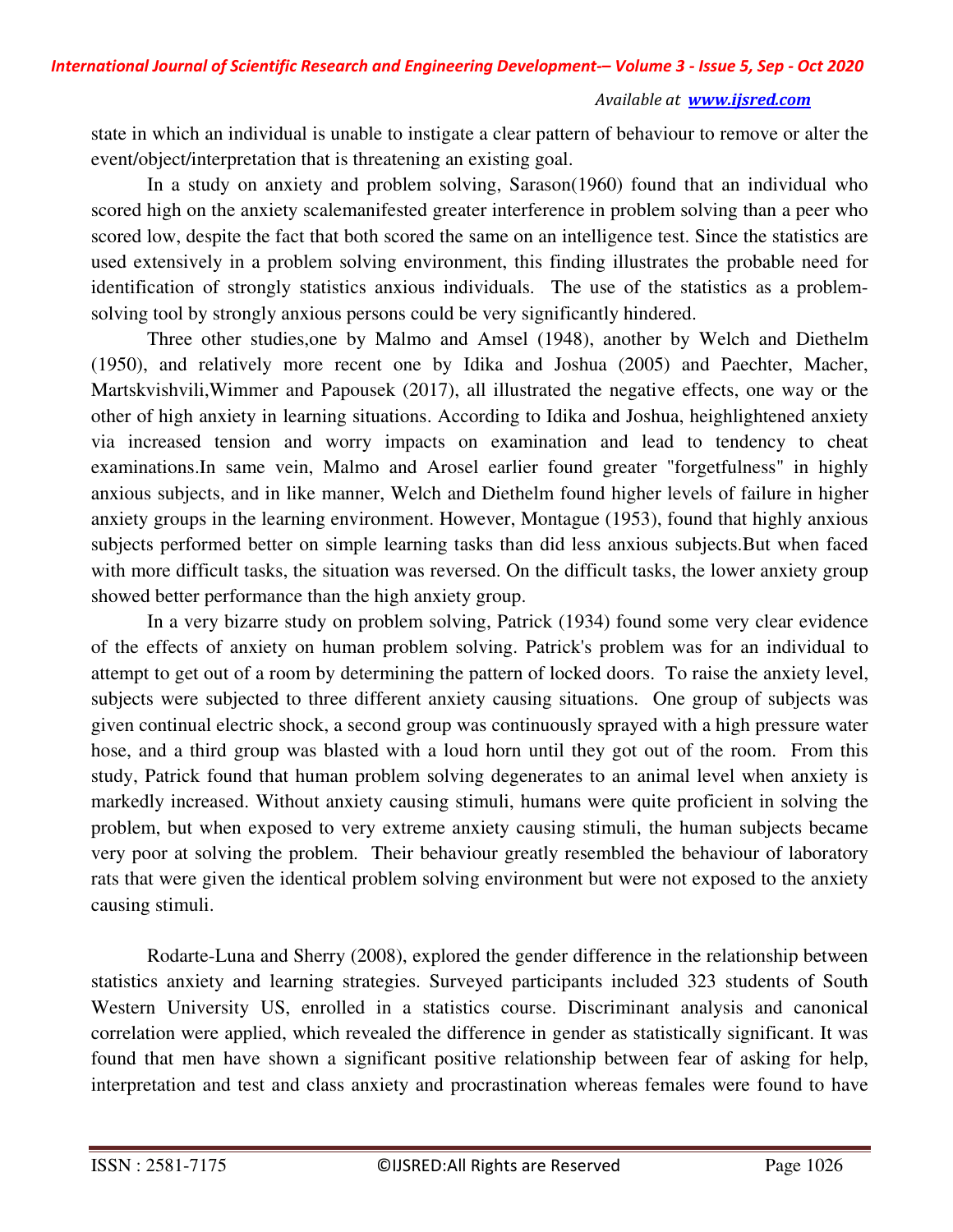negative relationship between the aforementioned variables. Although this study used 323 students as sample, the present study would be making use of 950 students (undergraduates) as sample for the study. The study looked at gender difference in relation to statistical anxiety which the present study will also be focusing on.

 Mji (2009), examined whether the students' characteristics of gender and college major were related to statistics anxiety. Using the statistical anxiety rating scale (STARS) (Cruise & Wilkins, 1980), Mji found that statistics anxiety was high among all 226 South African technical college students used as sample. However, Mji found no gender or college major differences. A limitation of Mji's study was that it did not include a diverse ethnic sample nor was information collected on past mathematical experience or time between taking their last math course and their current statistics course.

Jan, Auwar and Warraich (2016) studied library anxiety, library use, and academic performance of (grade point average), gender and academic discipline among undergraduate students in Pakistan. Data were collected using a questionnaire from a sample of 725 fourth year undergraduate students of three different discipline from three Universities. The participation was voluntary. The collected data were processed using SPSS version 20. The findings of the study revealed that majority of the respondents (72.1%) experienced a mild library anxiety. The factors: user education and user knowledge were the greatest source of library anxiety. The findings also revealed differences in library anxiety on the basis of gender and academic discipline. Library anxiety and academic performance had a significant negative relationship with each other.

# **Statement of the problem**

Statistics anxiety is regarded as the fear encountered when taking a statistics course or doing statistical analyses such as gathering, processing, and interpreting data for decision making. It is that apprehensive feeling that students experience when receiving instructions or being evaluated in statistics or when handling tasks involving statistics. These feelings come from a glaring fact that most students react easily to any situation in which they are confronted with figures. Personal interaction with most students revealed that majority of students experience high levels of statistics anxiety. Zeidner (1991) found that over 70% of the students have natural phobia for statistical courses in school. Statistics anxiety is conceivably becoming a critical issue bothering Administrators, educators, parents and students alike. It is equally observed that most undergraduate students of universities in Cross River State, Nigeria, are not left out on this matter as they find difficulties in graphing and interpreting statistical data, evidenced in the increasing complaints of research project supervisors during departmental and faculty researchesinvolvingparticularly statisticaldata analysis at seminars periods.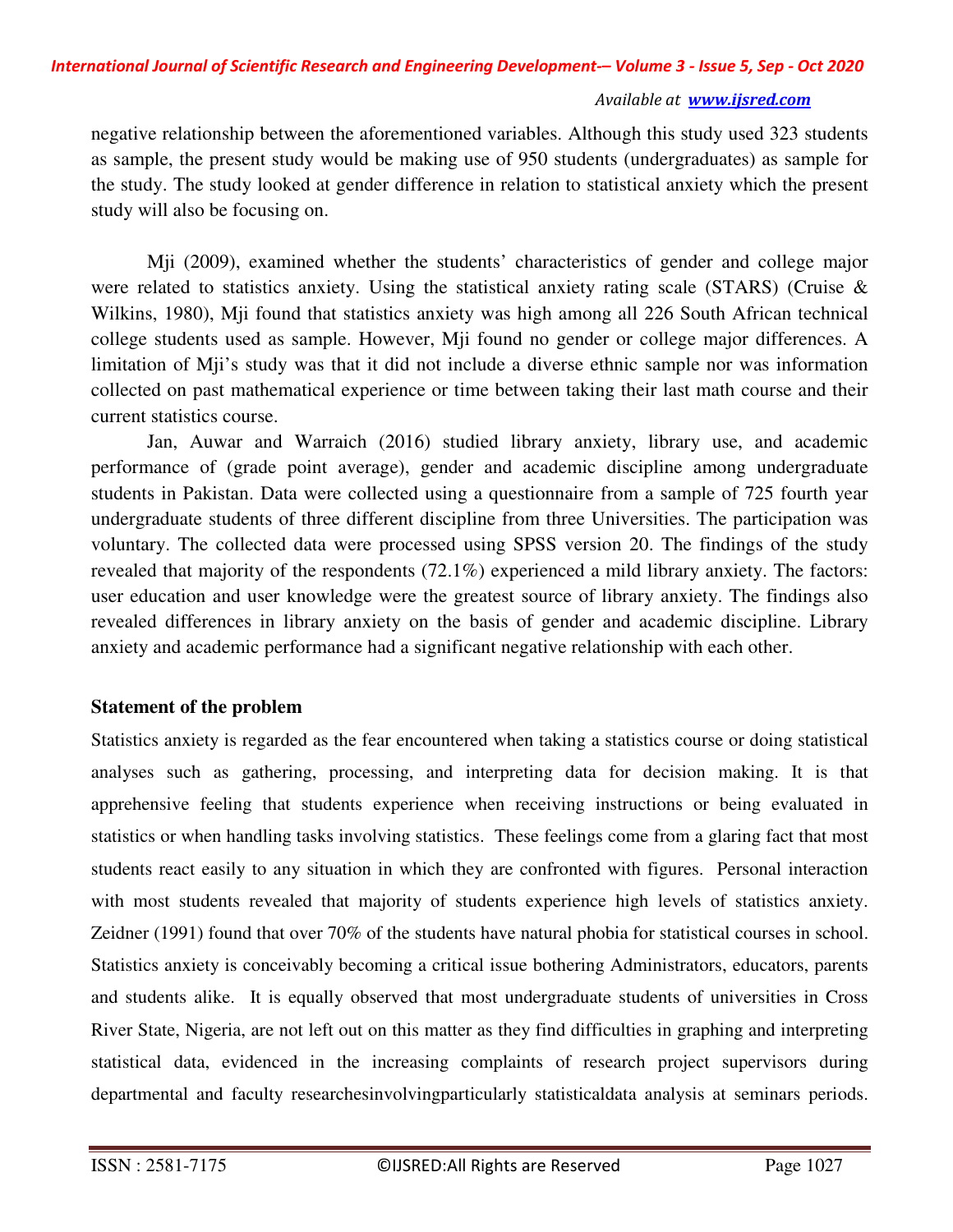#### *Available at www.ijsred.com*

For majority of these students,this negative feeling towards figures and statistics in particular is observably becoming enduring and habitual, such that students persistently report more than enough problems over the course of their statistics education. Such negative reports on poor statistics task handling by students could pose a strong signal to the enduring poor performances of students in statistics and other relatedcourses yet to be envisaged. An understanding therefore, of the real context of statistics tasks plays animportant role in the students' performance. Much needs to be done to be able to dismantle huge fallacies about statistics posing today as achallenge; this problem now manifests in the way studentsrespond towards statistics and their consequent poor performance,all of which result from statistical anxiety. The problem is apparently assuming an alarming proportion as most students notably shy away from taking courses related to statistics in schools. Many are observably responding very poorly to the demands of their research project tasks of effectively carrying out statistical analysis and interpretation of results. Consequently, decisions and policies based on such statistics cannot be said to be reliable, neither can it be matched with any meaningful progress or development. This, of course negates the national plan for developmentvia education or researchin any national economy, such as ours. Statistical anxiety and its associated problems have also metamorphosed to the level that some of the students irrespective of gender, age or department where they belong, are variously observed to consult syndicates to assist them in their researchproject writing most especially in the analytical aspect, and hence, become duty bound to accept any output as authentic. Obviously, to a well-equipped statistician, the course is very simply if no room is given to anxiety. Under a heightened or intense statistical anxiety, it may be difficult or almost impossible to have the bestperformance or output which any student may ordinarilyrecord where thereis no challenge of statistical anxiety. Therefore, the problem of this study is: to what extent do demographiccharacteristics influence undergraduatestudents' responseeffectofstatisticalanxiety in Universities inCrossRiverState,Nigeria.

# **Research questions**

The following questions were raised to guide the study:

- 1. What are the demographic differences in age, sex and discipline of the respondents in the study area?
- 2. What are the mean ratings of respondents based on sex, age and discipline?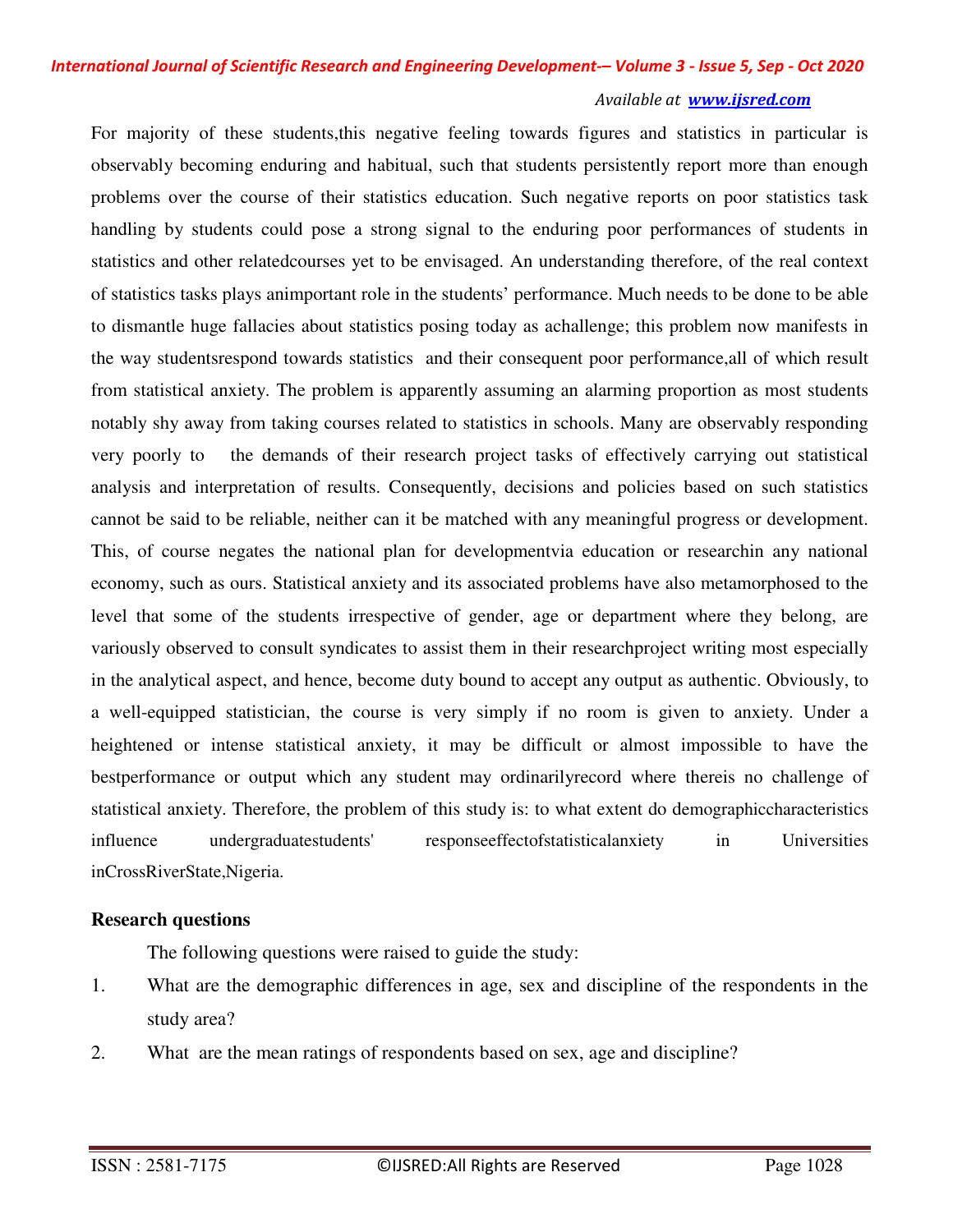#### **Statement of hypotheses**

The following hypothesis was formulated to guide the study:

**1.** Age, sex and academic discipline of undergraduate students have no significant interactive response effect on statistical anxiety scale.

# **2. METHODOLOGY**

The study adopted more than one research design. The first was instrumentation research design which is aimed at developing and standardizing an instrument. Abonyi (2003) pointed that a study which is purely geared towards the development of an instrument in education is an instrumentation study. This is aimed at developing and certifying the efficacy of an instrument for measurement of a given behaviour or construct. Secondly, the study also adopted the ex-post facto research design which basically studies phenomena after they have occurred. Kerlinger (1986), as cited by Isangedighi, Joshua, Asim and Ekuri (2004), defines it as a systematic empirical inquiry in which the scientist does not have direct control of independent variables because their manifestations have already occurred or because they are inherently not manipulable. Hence, the effects of sex, age and discipline on the scale cannot be directly manipulated in the study, because these variables had already been in existence.

 The population of the study comprised 9,221 year three students of the Universities situated in Cross River State, who were admitted into 2015/2016 academic session. The sampling technique that was adopted for the study is the stratified sampling technique which is appropriate when the nature or characteristics of the population consist of a number of distinct sub-groups that need to be represented in the sample. The reason for the stratification is to ensure that a more representative sample is drawn for the study, reflecting attributes such as sex, age and academic discipline. The area was stratified based on faculties, sex of students and academic discipline. The University of Calabar is made up of 14 faculties, while the Cross River University of Technology was further divided into 8 faculties, bringing it to a total of 22 faculties. Secondly, simple proportion of 30% was applied to determine the number of faculties that was used for the study. Purposive sampling technique was applied to select the faculties. In each of the faculties selected, simple proportion was again applied to determine the 50% of departments selected. 50% was further applied to select a total of 20 departments that was used for the study by the application of simple random sampling technique. The total sample of the study consisted of 1221 year three (3) students of 2015/2016 academic session drawn .from the two (2) faculties of the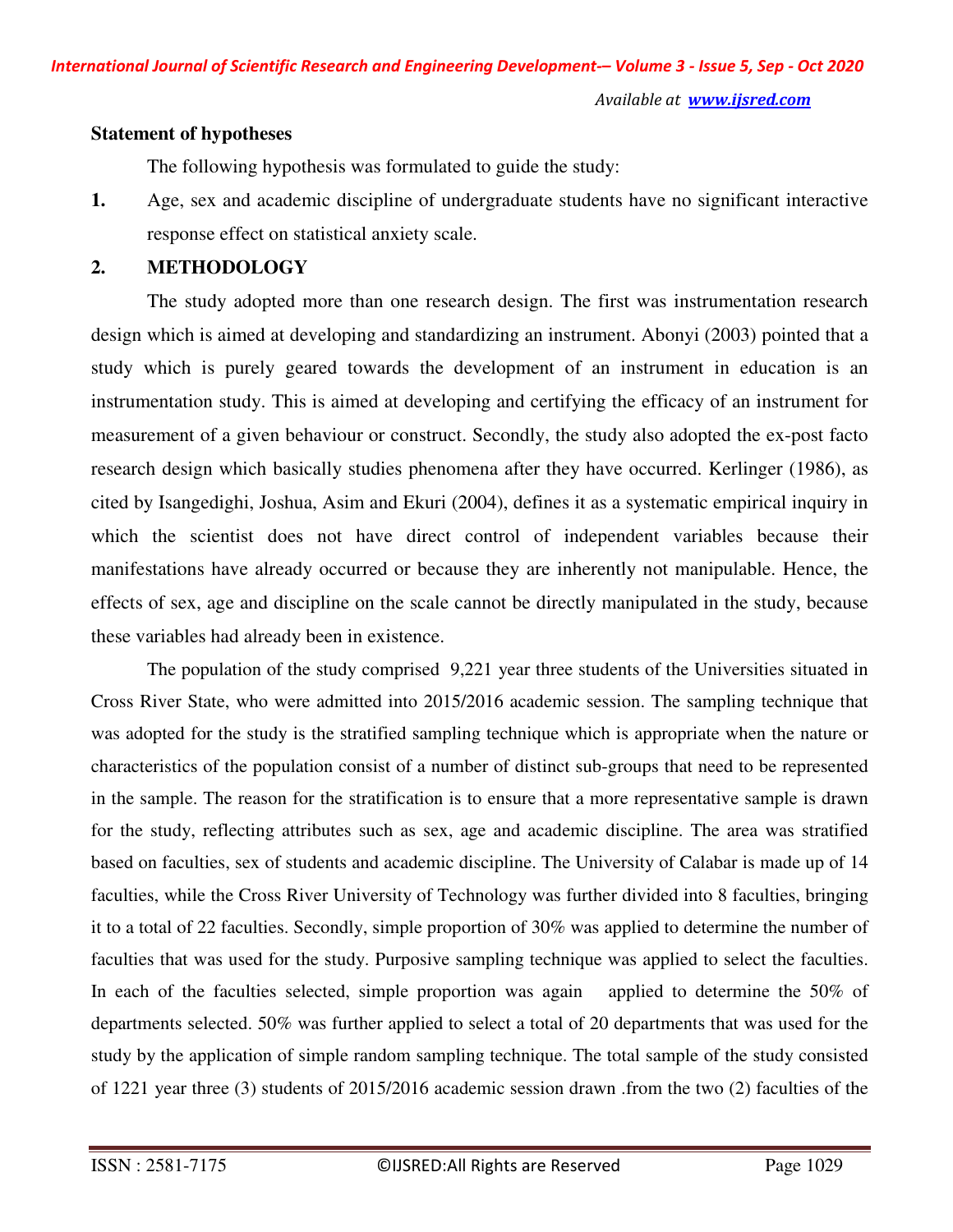Cross River State University of Technology and four (4) faculties of University of Calabar. Out of this number, 557 were males and, 664 were females. Their age ranged from 20 to 29 years and their mean age is assumed to be 24.5 years.

| Schools            | Faculties                  | Departments    |     |     | Male Female No of yr 3 Students |
|--------------------|----------------------------|----------------|-----|-----|---------------------------------|
| University of      | Education                  | 5              | 113 | 188 | 301                             |
| Calabar            | <b>Management Sciences</b> | $\overline{2}$ | 52  | 62  | 114                             |
|                    | Agriculture                | $\overline{4}$ | 95  | 86  | 181                             |
|                    | <b>Social Sciences</b>     | $\overline{4}$ | 63  | 85  | 148                             |
| <b>Cross River</b> | Education                  | $\overline{2}$ | 130 | 72  | 202                             |
| University of      |                            |                |     |     |                                 |
| Technology         | <b>Management Sciences</b> | 1              | 60  | 92  | 152                             |
|                    | Agriculture                | $\overline{2}$ | 50  | 73  | 123                             |
| Total              |                            | 20             | 563 | 658 | 1221                            |

TABLE 1: Sample distribution of the study

 The instrument was constructed by the researcherstitled Statistics Anxiety Questionnaire (SAQ), was divided into two parts. Part 1 was designed to provide the bio-data of the respondents, such as age, sex and academic discipline, name of school and year/level. Part 2 was designed to measure the construct under study. This part was further divided into 6 sub-components whereas the major component was statistics anxiety. The sub-components are: perceived worth of statistics, fear of asking for help, interpretation anxiety, fear of statistics lecturers, computational selfconcept, test and class anxiety. The items were generated based on the six adopted clusters of SAQ; consequently the items that were drafted brought the number to a total of 109 initial items and are shown in appendix II. The 109 items built up the form 2 SAQ. A 4-pointLikertscale was used in response pattern of Strongly Agree  $(SA) = 4$ , Agree  $(A) = 3$ , Disagree  $(D) = 2$  and Strongly Disagree  $(SD) = 1$ . The reliability coefficient of 'statistics anxiety scale' with the initial 95 items was established by Cronbach alpha reliability method. The result produced a Cronbach alpha coefficient of .61 after trial testing. The index of the reliability obtained showed that the scale was reliable.The second stage of establishing reliability was done by administering the 35 items on the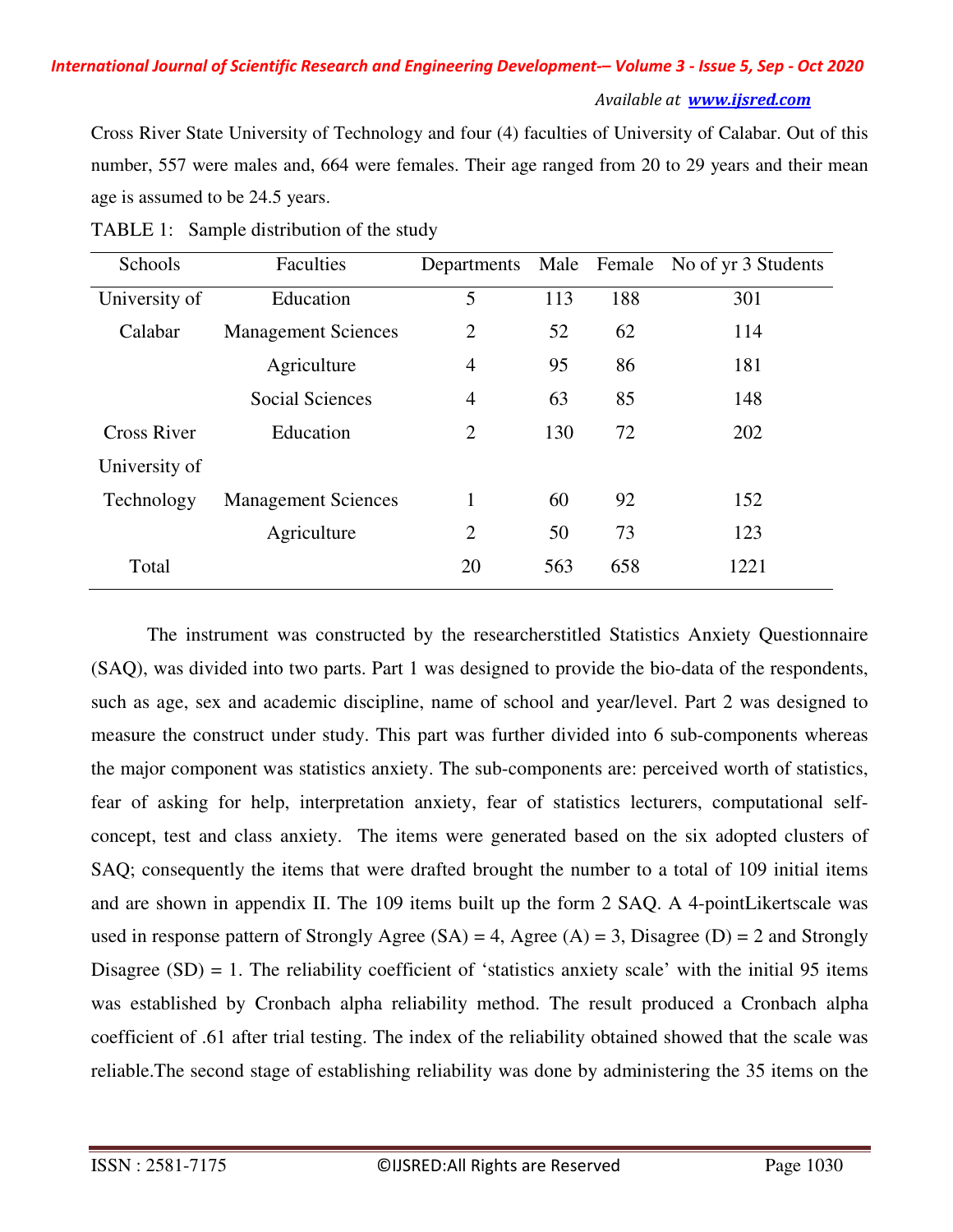*Available at www.ijsred.com*

actual sample used for the study which was 1221 year three undergraduate students.It produced a Cronbach alpha and split half reliability estimate of 0.78 and 0.83 respectively...

# **PRESENTATION OF RESULTS**

**Research question 1:** What are the demographic distributions of respondents in the study

area

| Demographic variable | Category       | N   | $\%$ |
|----------------------|----------------|-----|------|
| Sex                  | Male           | 470 | 49.8 |
|                      | Female         | 473 | 50.2 |
|                      | Total          | 943 | 100  |
| Age                  | $17-19$ yrs    | 139 | 14.7 |
|                      | $20-22$ yrs    | 300 | 31.8 |
|                      | 23yrs & above  | 504 | 53.4 |
|                      | Total          | 943 | 100  |
| Discipline           | Education      | 384 | 40.7 |
|                      | Social science | 446 | 47.3 |
|                      | Science        | 113 | 12   |
|                      | Total          | 943 | 100  |

Table 2: Demographic distribution of respondents

Table 2 shows the demographic characteristics of the respondents in the study area, male are 470 with a percentage of (49%);female are 473 with a percentage of (50.2%). Thus, female dominated the study, with demographic description based on age. Those who fall in the categories of 17-19yrs are 139 with a percentage of (14.7%);20-22yrs are 30 (31.8) while 23yrs and above are 504 (53.4%). So the23 yrs and above group dominated the study. With discipline, those of education are 384 (40.7%) social sciences are 446 (47.3%) while sciences are 113 (12%). This implies that social sciences dominated the study.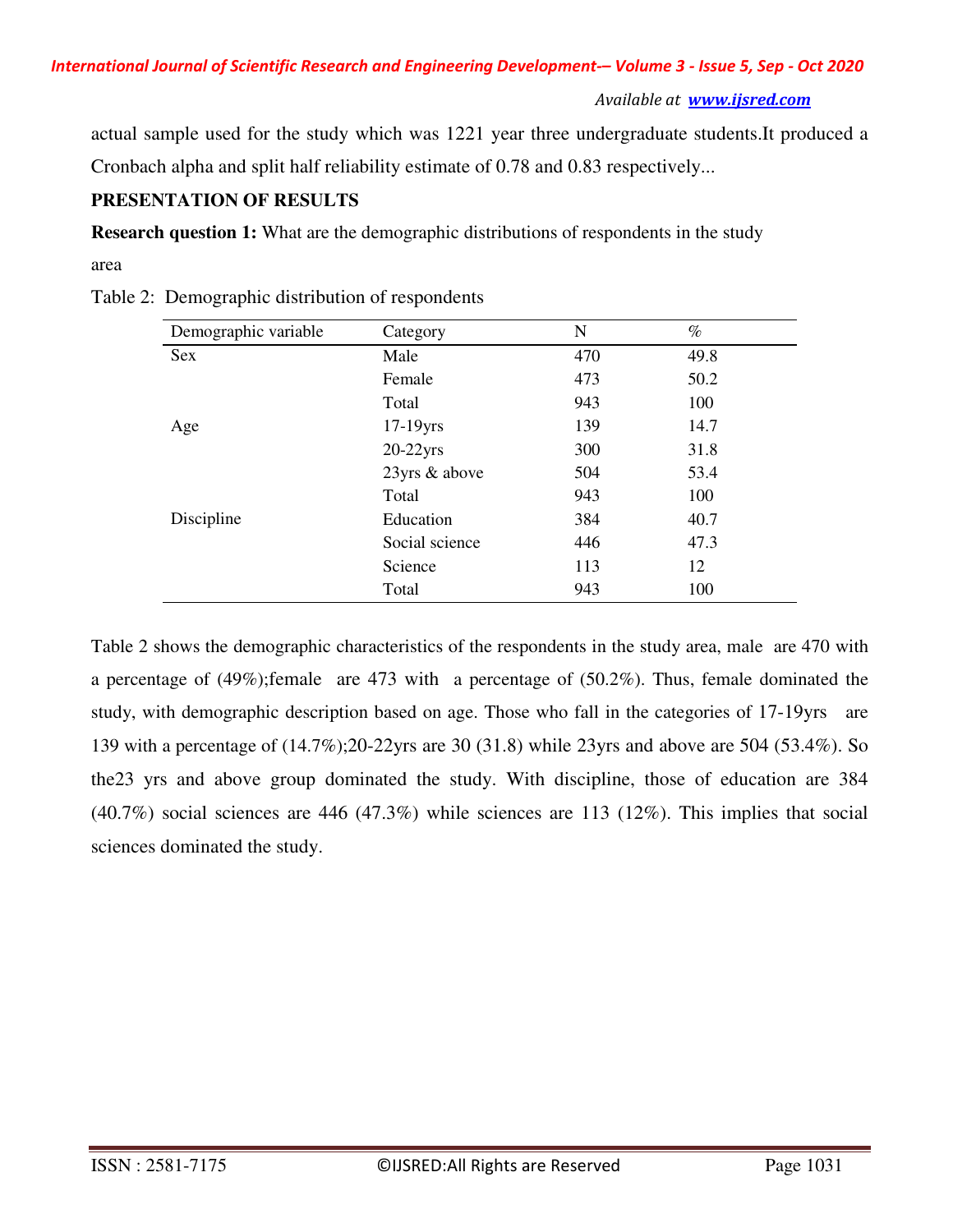

Figure 1: Bar chart showing demographic distribution of respondents

**Research question 3:** What are the means rating of respondents based on sex, age and

| Variable   |                 | N(SAS) | $\overline{X}$ | SD    |
|------------|-----------------|--------|----------------|-------|
| Gender     | Male            | 470    | 96.18          | 15.75 |
|            | Female          | 473    | 97.77          | 14.10 |
|            | Total           | 943    | 193.95         | 29.87 |
| Age        | $17-19$ yrs     | 139    | 94.28          | 13.78 |
|            | $20-22$ yrs     | 300    | 98.47          | 14.43 |
|            | 23yrs and above | 504    | 99.65          | 13.39 |
|            | Total           | 943    | 292.41         | 41.6  |
| Discipline | Education       | 384    | 100.37         | 14.64 |
|            | Social Science  | 446    | 92.48          | 12.56 |
|            | Sciences        | 113    | 101.56         | 11.76 |
|            | Total           | 943    | 294.41         | 38.96 |

discipline?

Table 3 shows the means and standard deviation in respect to gender:males are 470 with mean and standard deviation of 96.18 and 15.75 while females are 473 with mean of 97.77 and standard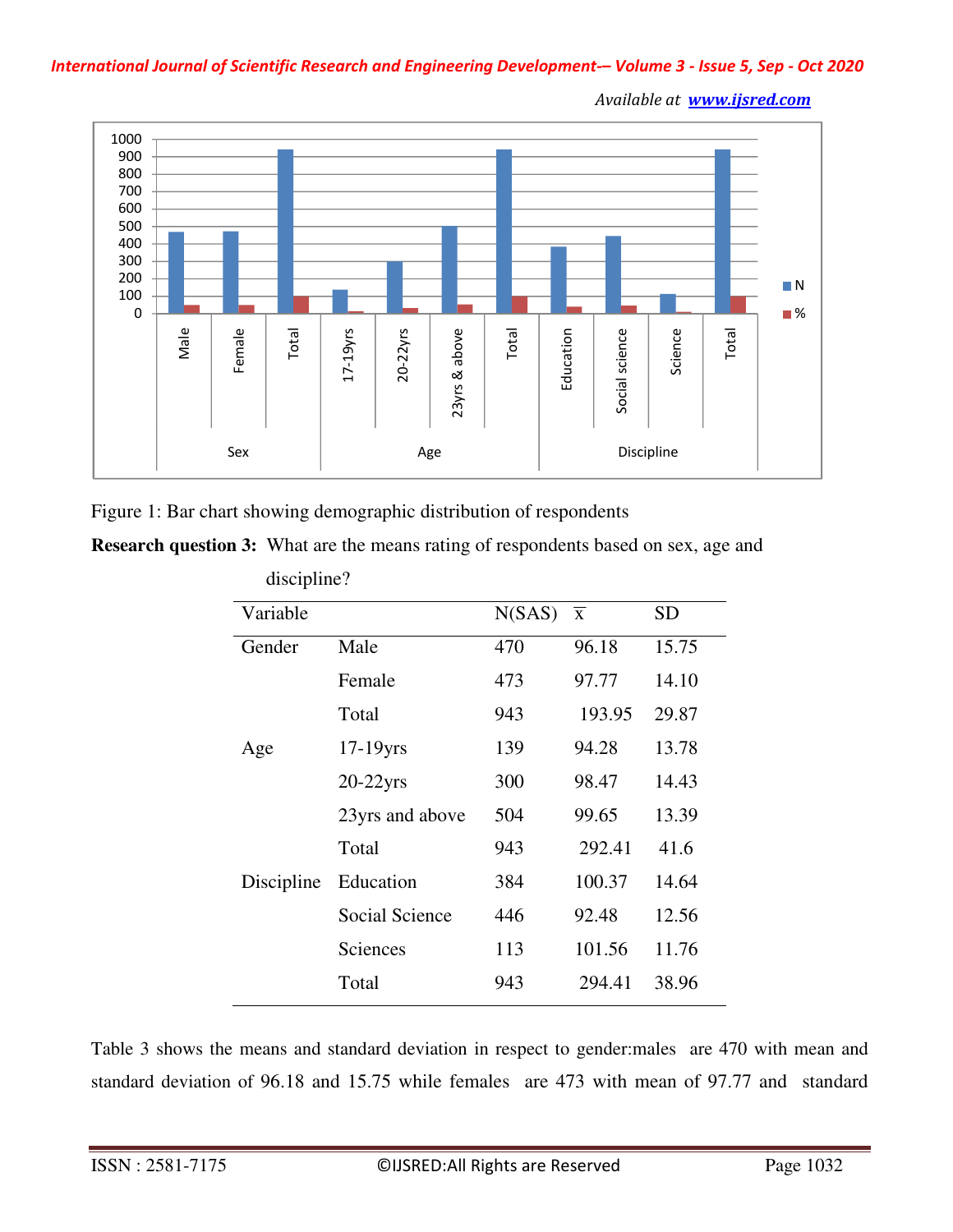#### *Available at www.ijsred.com*

deviation of 14.10. For age it was revealed that between 17-19yrs, 139 respondents were sampled with mean and standard deviation of 98.47 and 13.78; between 20-22yrs, 300 were sampled with a mean of 98.47 and stand deviation of 14.43 while for 23yrs and above, 504 were sampled with mean and standard deviation of 99.65 and 13.39 respectively. For students' discipline, Education is 384 with mean of 100.37and standard deviation of 14.64; Social Science is446 with mean and standard deviation of 92.48 and 12.56 while sciences is 113 with a mean of 101.56 and a corresponding standard deviation of 11.76.

| AGE          | <b>SEX</b>      | <b>DISCIPLINE</b>     | N       | Mean  | Std. Deviation | std error |
|--------------|-----------------|-----------------------|---------|-------|----------------|-----------|
|              |                 | <b>EDUCATION</b>      | 18      | 44.72 | 7.902          | 1.863     |
|              | MALE            | <b>SOCIAL SCIENCE</b> | 44      | 41.61 | 7.462          | 1.994     |
|              |                 | <b>SCIENCES</b>       | $\bf 8$ | 45.5  | 9.621          | 3.402     |
|              |                 | Total                 | 70      | 42.86 | 7.886          | 0.943     |
|              |                 | <b>EDUCATION</b>      | 27      | 41.85 | 6.632          | 1.276     |
| 17-19 YEARS  |                 | <b>SOCIAL SCIENCE</b> | 33      | 42.33 | 7.708          | 1.342     |
|              | <b>FEMALE</b>   | <b>SCIENCES</b>       | 9       | 51    | 6.5            | 2.167     |
|              |                 | Total                 | 69      | 43.28 | 7.673          | 0.924     |
|              |                 | <b>EDUCATION</b>      | 45      | 43    | 7.221          | 1.076     |
|              | Total           | <b>SOCIAL SCIENCE</b> | 77      | 41.92 | 7.527          | 0.858     |
|              |                 | <b>SCIENCES</b>       | 17      | 48.41 | 8.345          | 2.024     |
|              |                 | Total                 | 139     | 43.06 | 7.756          | 0.658     |
|              |                 | <b>EDUCATION</b>      | 53      | 47.02 | 9.661          | 1.327     |
|              | <b>MALE</b>     | <b>SOCIAL SCIENCE</b> | 50      | 42.56 | 8.704          | 1.231     |
|              |                 | <b>SCIENCES</b>       | 12      | 48.92 | 8.361          | 2.414     |
|              |                 | Total                 | 115     | 45.28 | 9.377          | 0.874     |
|              |                 | <b>EDUCATION</b>      | 70      | 46.44 | 10.063         | 1.203     |
|              | <b>FEMALE</b>   | <b>SOCIAL SCIENCE</b> | 85      | 44.09 | 8.159          | 0.885     |
| 20-22 YEARS  |                 | <b>SCIENCES</b>       | 30      | 47.4  | 7.384          | 1.348     |
|              |                 | Total                 | 185     | 45.52 | 8.877          | 0.653     |
|              |                 | <b>EDUCATION</b>      | 123     | 46.69 | 9.856          | 0.889     |
|              |                 | <b>SOCIAL SCIENCE</b> | 135     | 43.53 | 8.366          | 0.72      |
|              | Total           | <b>SCIENCES</b>       | 42      | 47.83 | 7.603          | 1.173     |
|              |                 | Total                 | 300     | 45.43 | 9.057          | 0.523     |
|              |                 | <b>EDUCATION</b>      | 108     | 47.31 | 9.512          | 0.915     |
|              |                 | <b>SOCIAL SCIENCE</b> | 157     | 44.91 | 7.323          | 0.584     |
|              | <b>MALE</b>     | <b>SCIENCES</b>       | 20      | 49.95 | 5.53           | 1.237     |
|              |                 | Total                 | 285     | 46.17 | 8.244          | 0.488     |
|              |                 | <b>EDUCATION</b>      | 108     | 48.87 | 8.512          | 0.819     |
| 23 AND ABOVE |                 | SOCIAL SCIENCE        | 77      | 44.83 | 7.668          | 0.874     |
| <b>YEARS</b> | <b>FEMALE</b>   | <b>SCIENCES</b>       | 34      | 47.79 | 8.082          | 1.386     |
|              |                 | Total                 | 219     | 47.28 | 8.328          | 0.563     |
|              |                 | <b>EDUCATION</b>      | 216     | 48.09 | 9.039          | 0.615     |
|              | Total           | <b>SOCIAL SCIENCE</b> | 234     | 44.88 | 7.422          | 0.485     |
|              |                 | <b>SCIENCES</b>       | 54      | 48.59 | 7.262          | 0.988     |
|              |                 | Total                 | 504     | 46.65 | 8.291          | 0.369     |
|              |                 | <b>EDUCATION</b>      | 179     | 46.96 | 9.391          | 0.702     |
|              | <b>MALE</b>     | <b>SOCIAL SCIENCE</b> | 251     | 43.86 | 7.734          | 0.488     |
|              |                 | <b>SCIENCES</b>       | 40      | 48.75 | 7.358          | 1.163     |
|              |                 | Total                 | 470     | 45.46 | 8.544          | 0.394     |
|              |                 | <b>EDUCATION</b>      | 205     | 47.12 | 9.127          | 0.637     |
| Total        | <b>FEMALE</b>   | <b>SOCIAL SCIENCE</b> | 195     | 44.09 | 7.899          | 0.566     |
|              |                 | <b>SCIENCES</b>       | 73      | 48.03 | 7.608          | 0.89      |
|              |                 | Total                 | 473     | 46.01 | 8.554          | 0.393     |
|              |                 | <b>EDUCATION</b>      | 384     | 47.04 | 9.24           | 0.472     |
|              | Total           | SOCIAL SCIENCE        | 446     | 43.96 | 7.799          | 0.369     |
|              | <b>SCIENCES</b> | 113                   | 48.28   | 7.496 | 0.705          |           |
|              |                 | Total                 | 943     | 45.73 | 8.549          | 0.278     |

Table 4: Descriptive statistics of SIA: Age by sex by discipline.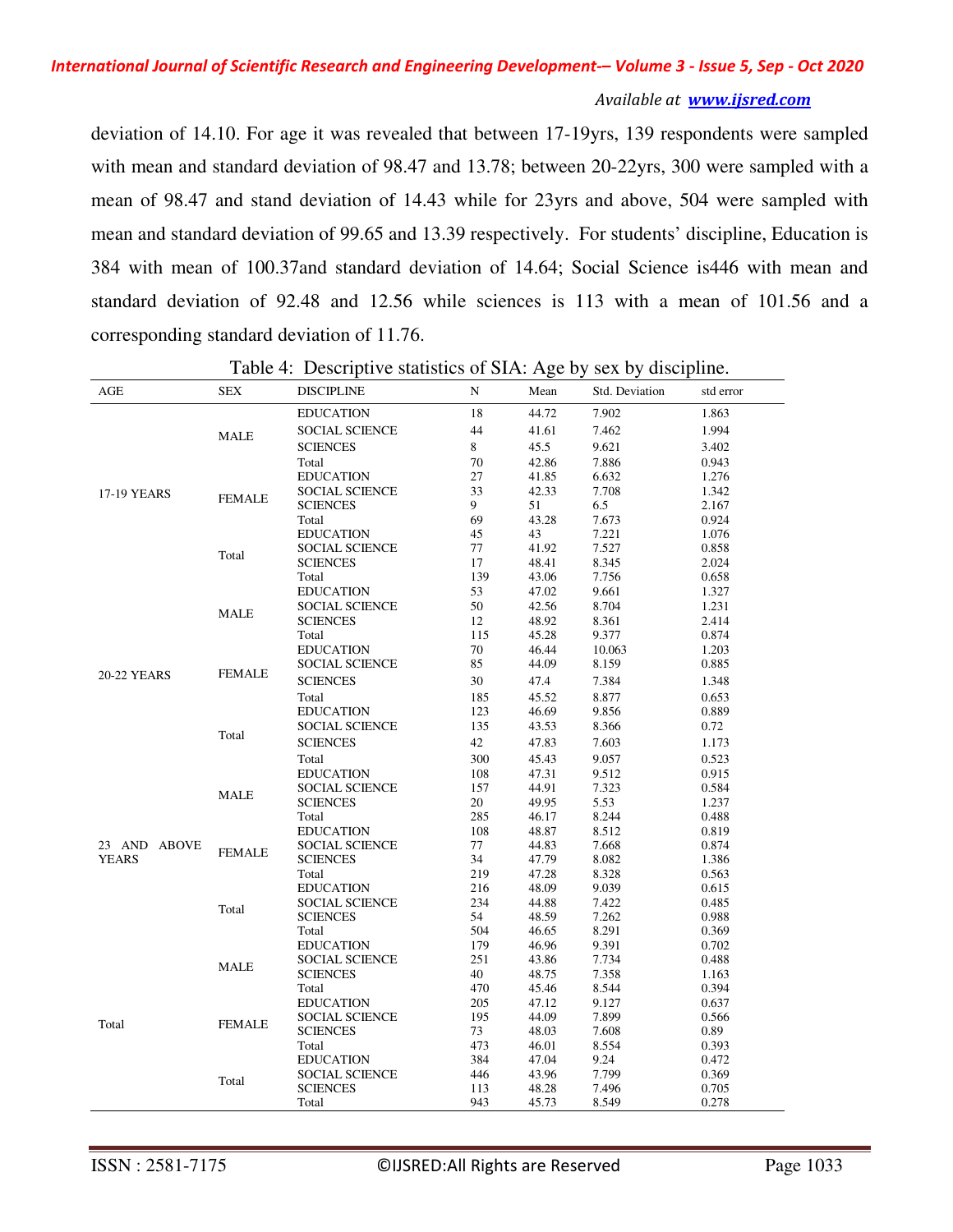*International Journal of Scientific Research and Engineering Development-– Volume 3 - Issue 5, Sep - Oct 2020 Available at www.ijsred.com*

# **Hypotheses testing**

**Hypothesis 1:** Age, sex and academic discipline of undergraduate students have no significant interactive response effect on statistical anxiety scale.

Table 5: Three-factor ANOVA of Statistical interpretation anxiety (SIA): Age by sex by

| of<br>Source<br>variation         | Sum of Squares              | df                       | Mean Square                 | F-value                        | P-value                 |
|-----------------------------------|-----------------------------|--------------------------|-----------------------------|--------------------------------|-------------------------|
| <b>Corrected Model</b>            | $4861.835^a$                | 17                       | 285.99                      | $4.134*$                       | 0.000                   |
| Intercept<br>Age<br><b>Sex</b>    | 1005164<br>595.519<br>6.604 | 1<br>$\overline{2}$<br>1 | 1005164<br>297.759<br>6.604 | 14530.96*<br>$4.305*$<br>0.095 | 0.000<br>0.014<br>0.757 |
| Discipline                        | 2140.77                     | $\overline{2}$           | 1070.385                    | 15.474*                        | 0.000                   |
| Age by sex                        | 34.941                      | $\overline{2}$           | 17.47                       | 0.253                          | 0.777                   |
| Age by discipline                 | 193.324                     | $\overline{4}$           | 48.331                      | 0.699                          | 0.593                   |
| Sex by discipline                 | 69.935                      | $\overline{2}$           | 34.967                      | 0.505                          | 0.603                   |
| Age by<br>by<br>sex<br>discipline | 461.382                     | $\overline{4}$           | 115.346                     | 1.667                          | 0.155                   |
| Error<br>Total                    | 63985.89<br>2041302         | 925<br>943               | 69.174                      |                                |                         |
| <b>Corrected Total</b>            | 68847.72                    | 942                      |                             |                                |                         |

discipline

\*Significant at .05 level.  $p < .05$ .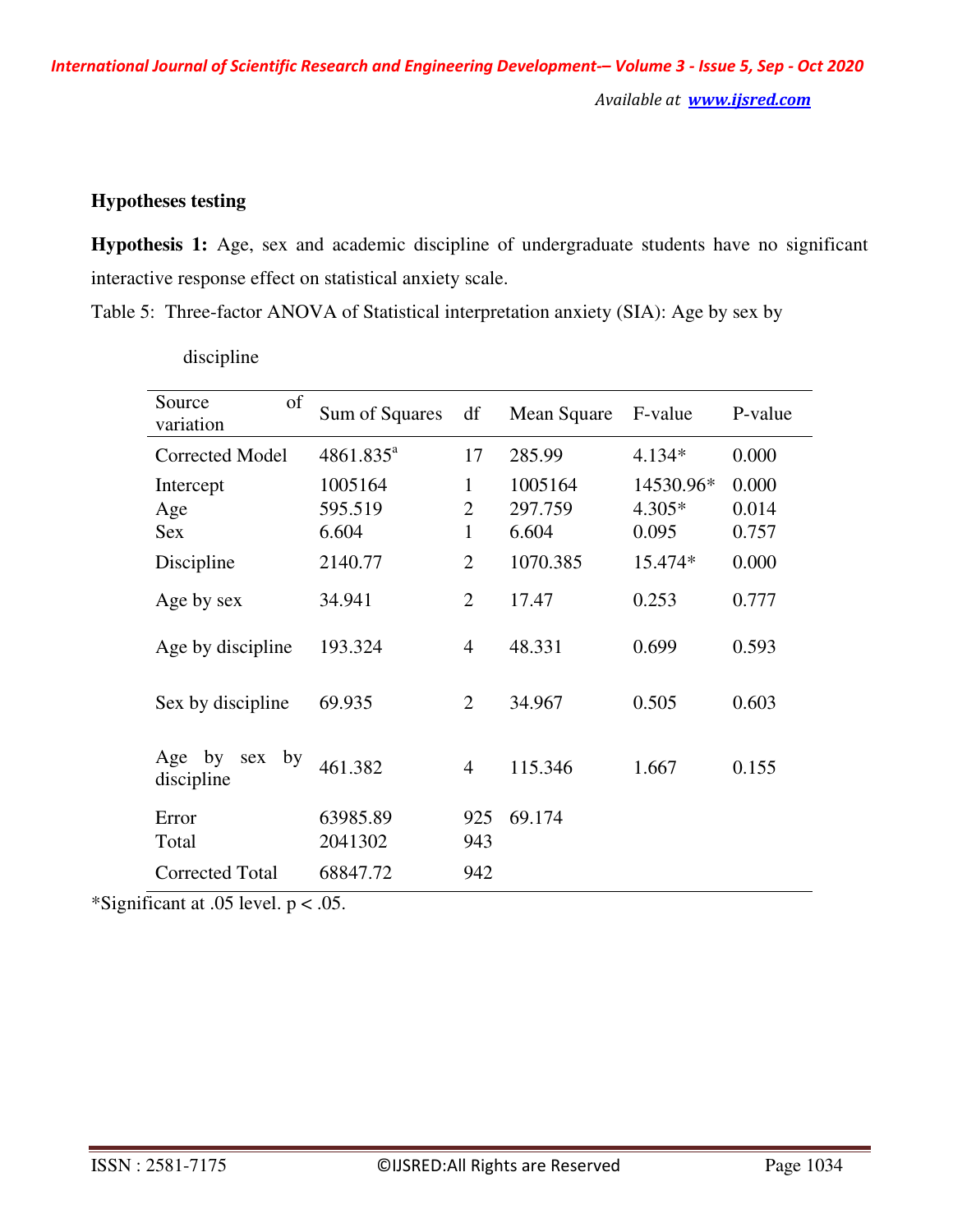| Age             | $17-19$ yrs | $20-22$ yrs            | 23yrs and above |
|-----------------|-------------|------------------------|-----------------|
| $17-19$ yrs     | 43.06       | $2.36*$                | $3.59*$         |
| $20-22$ yrs     | 0.022       | 45.43                  | 1.23            |
| 23yrs and above | 0.000       | 0.129                  | 46.65           |
| Discipline      | Education   | <b>Social Sciences</b> | Sciences        |
| Education       | 43.96       | $3.08*$                | 1.24            |
| Social sciences | 0.000       | 47.04                  | $4.32*$         |
| Sciences        | 0.380       | 0.000                  | 48.28           |

TABLE 6: Scheffe's post hoc test for age and discipline

\*Significant at .05 level.  $p < .05$ 

Values along main diagonal are group means, above it are mean differences (MD) and below it are corresponding P-values.



FIG 2: Estimated Marginal Means of SAS at Discipline = EDUCATION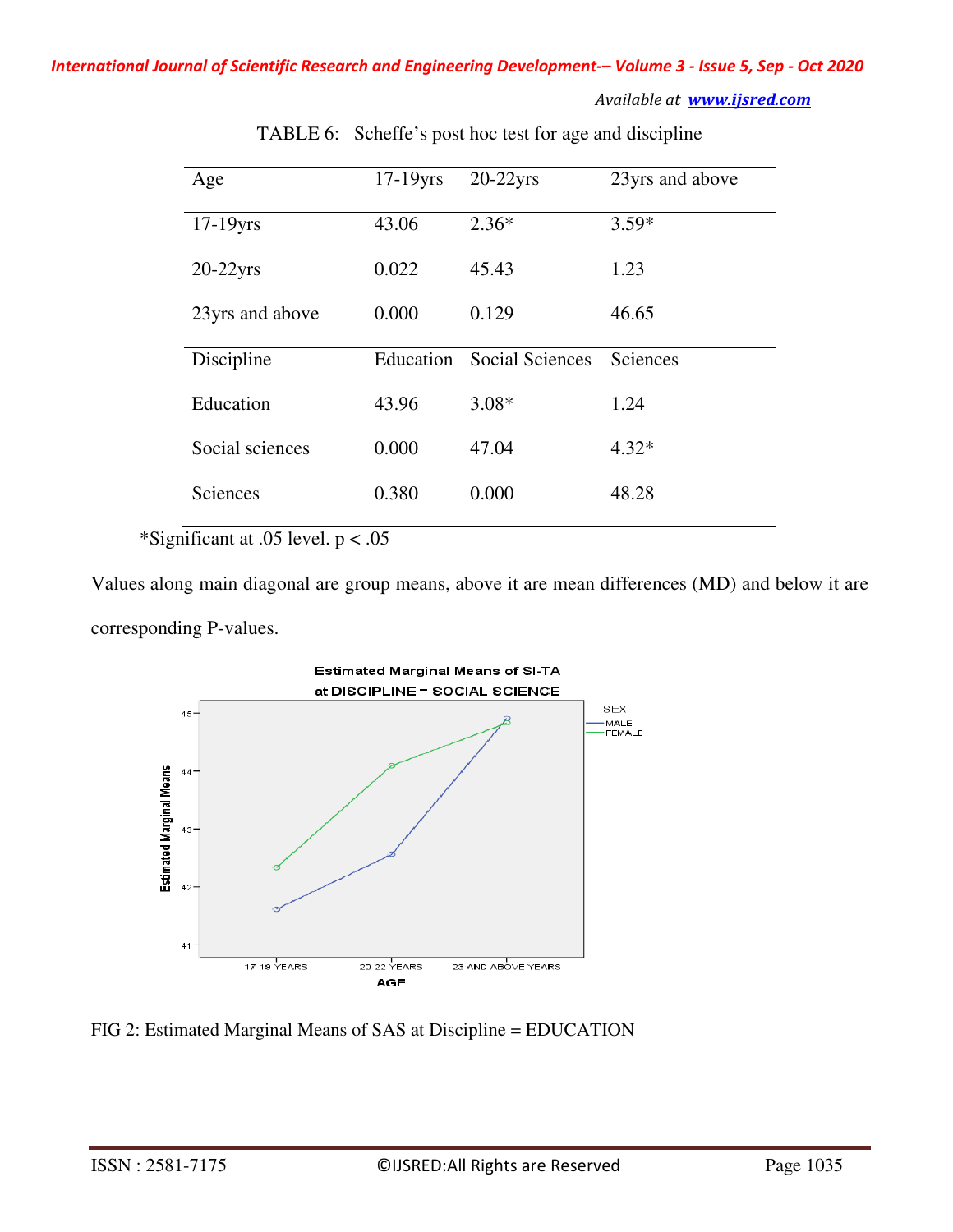

FIG 3 Estimated Marginal Means of SIA at Discipline = SOCIAL SCIENCE



FIG 4 Estimated Marginal Means of SIA at Discipline = SCIENCES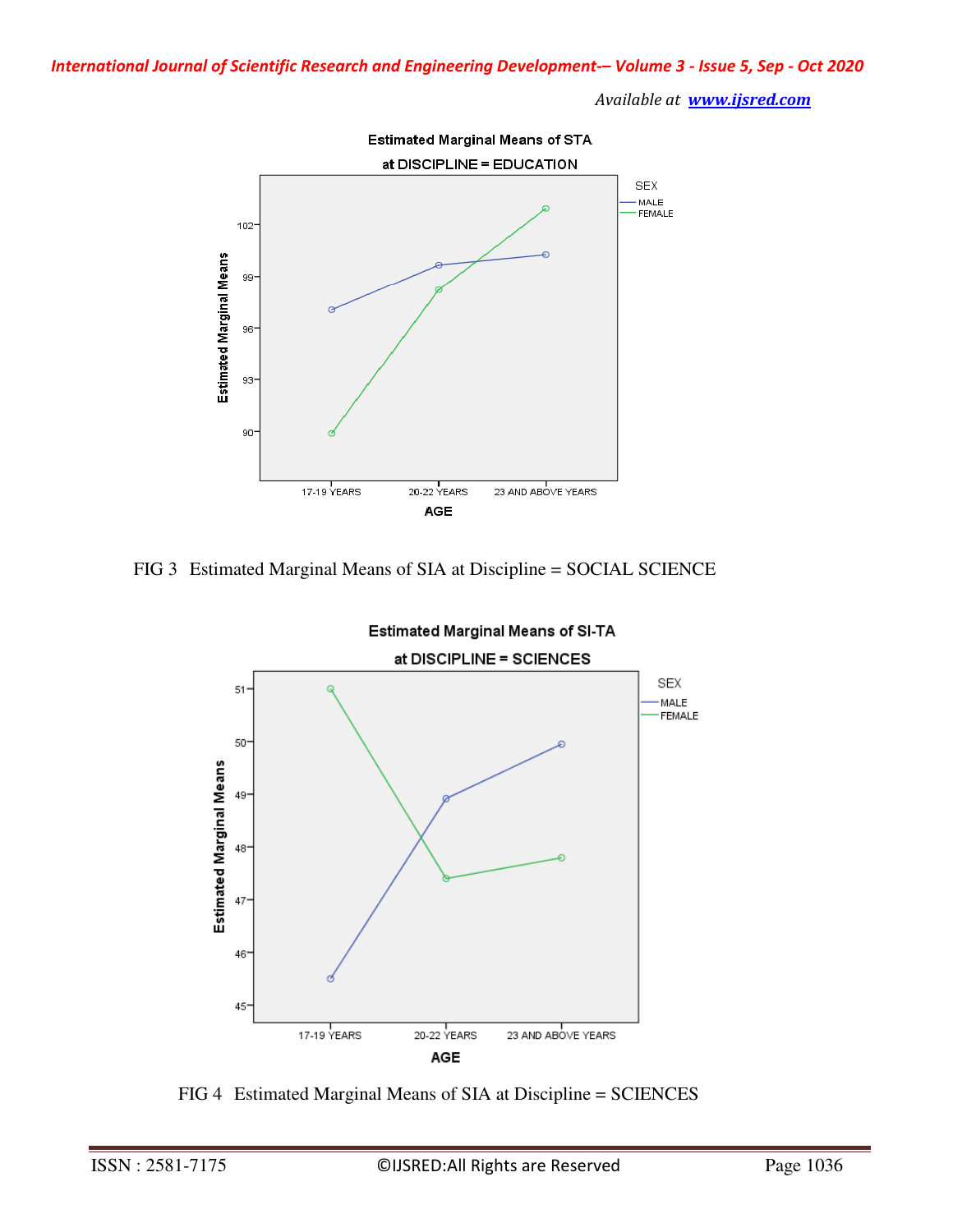This study formulated one hypothesis to testing three independent variables (age, gender and discipline). The focus was toestablish age-based, sex-based and discipline-based on statistical anxiety. This hypothesis stated that students' age, sex and discipline have no significant main interaction effect on their statistics anxiety. To test this hypothesis, three-factor (3-way) ANOVA was carried out with the students' age, sex and discipline as factors and each of the three dimensions of statistics anxiety and the general statistics anxiety scale as dependent variables. The F-ratio and scheffe's multiple comparison tests were used to test for significance. The descriptive statistics of SIA: age by sex by discipline, are shown in Table 4.From table 4, for age group 17-19 yrs and among males students, those in the sciences discipline were highest of the SIA scale  $(X = 45.50)$ , followed by education  $(X = 44.72)$ and the least were those in the social sciences  $(X = 41.61)$ . This pattern was maintained among all the students in this age group. The same pattern was observed for all categories in age group 20-22 yrs males, 23 yrs – above and all in this age group, total males, females and all of them pooled. On the whole, and in all categories of age and sex, the science students were highest in SIA.

The three-factor ANOVA of SIA results are presented in Table 5. From Table 18, the p-values  $(0.000 \& 0.014)$  associated with the computed F-values  $(4.134, 14530.961, 15.474 \& 4.305)$  for the corrected model, intercept, discipline and age respectively, are less than .05.The other remaining Pvalues are higher than .05. Thus, the null hypothesis was rejected for corrected model, intercept, age and discipline but retained for sex and all the interaction effects. This means that the corrected model exhibits a significant model-fit, just as the intercept, age and discipline are important components of the SIA effect model.

# **DISCUSSIONS**

The results of the present study showed that PME had a significant multivariate covariate effect on the combined dependent variables. Thus, the null hypothesis was rejected for corrected model, intercept, age and discipline but retained for sex and all the interaction effects. This means that the corrected model exhibits a significant model-fit, just as the intercept, age and discipline are important components of the SIA effect model. Results of the present study are in support of the previous studies byRodarte-Luna and Sherry (2008) who found that men have shown a significant positive relationship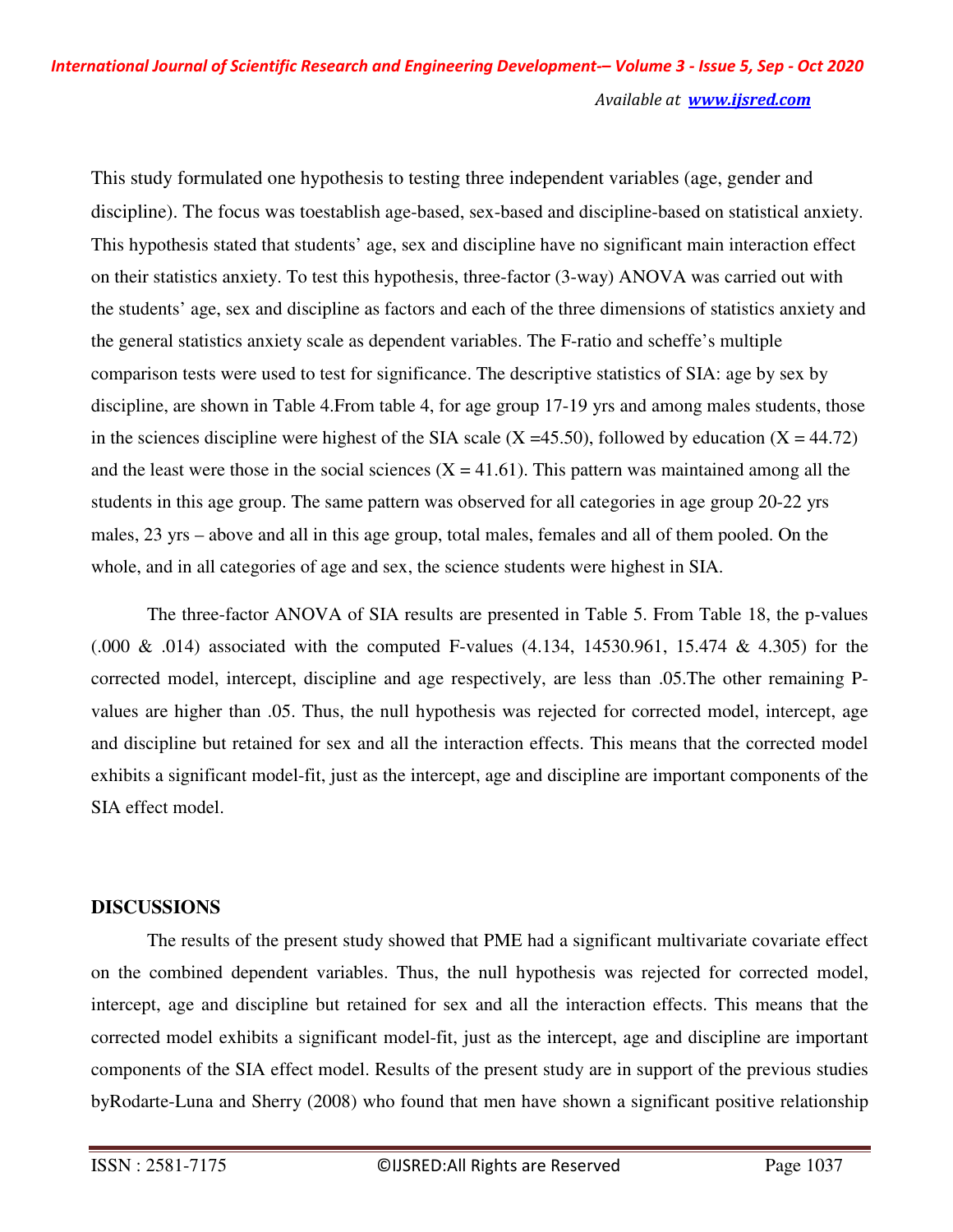between fear of asking for help, interpretation and test and class anxiety and procrastination whereas females were found to have negative relationship between the aforementioned variables. Although this study used 323 students as sample, the present study made use of 950 students (undergraduate) as sample for the study. The study looked at gender difference in relation to statistical anxiety which the present study will also focused on.. Jan, Auwar and Warraich (2016) findings also revealed differences in library anxiety on the basis of gender and academic discipline. Library anxiety and academic performance had a significant negative relationship with each other.

However, the present study disagrees with that by Mji (2009) who found no gender or college major differences. A limitation of Mji's study was that it did not include a diverse ethnic sample nor was information collected on past mathematical experience or time between taking their last mathematics course and their current statistics course.

# **CONCLUSION**

The present study revealed that problems associated with students' anxiety towards statistics have increased in recent years. Anxiety has been found to be one of the most prevalent attitudinal problems associated with statistics courses. To this end, researchers have clustered variables that affect statistics anxiety around three main factors: personality-related, course-related, and person-related (environmental). In general, the study concludes that demographic characteristics such as gender, age of the learner and area of discipline are salient factors that can influence students' anxiety in statistics. The research study also indicates that age of the students is an important variable in statistics anxiety however, regarding specific gender effects, the results are conflicting.

# **RECOMMENDATIONS**

- 1. Based on the findings that age and discipline had a significant main effect on statistics anxiety scale, it is recommended that since anxiety increases with age, statistics as a course needs to be introduced to students at their younger age because any attempt to get same knowledge in an older age will definitely generate high anxiety.
- 2. It is also recommended that more credit load be added to statistics as a course to increase the value attached to statistics since statistics is applied in our every day to day activity irrespective of the discipline. The relevance of thecourse should be stepped up.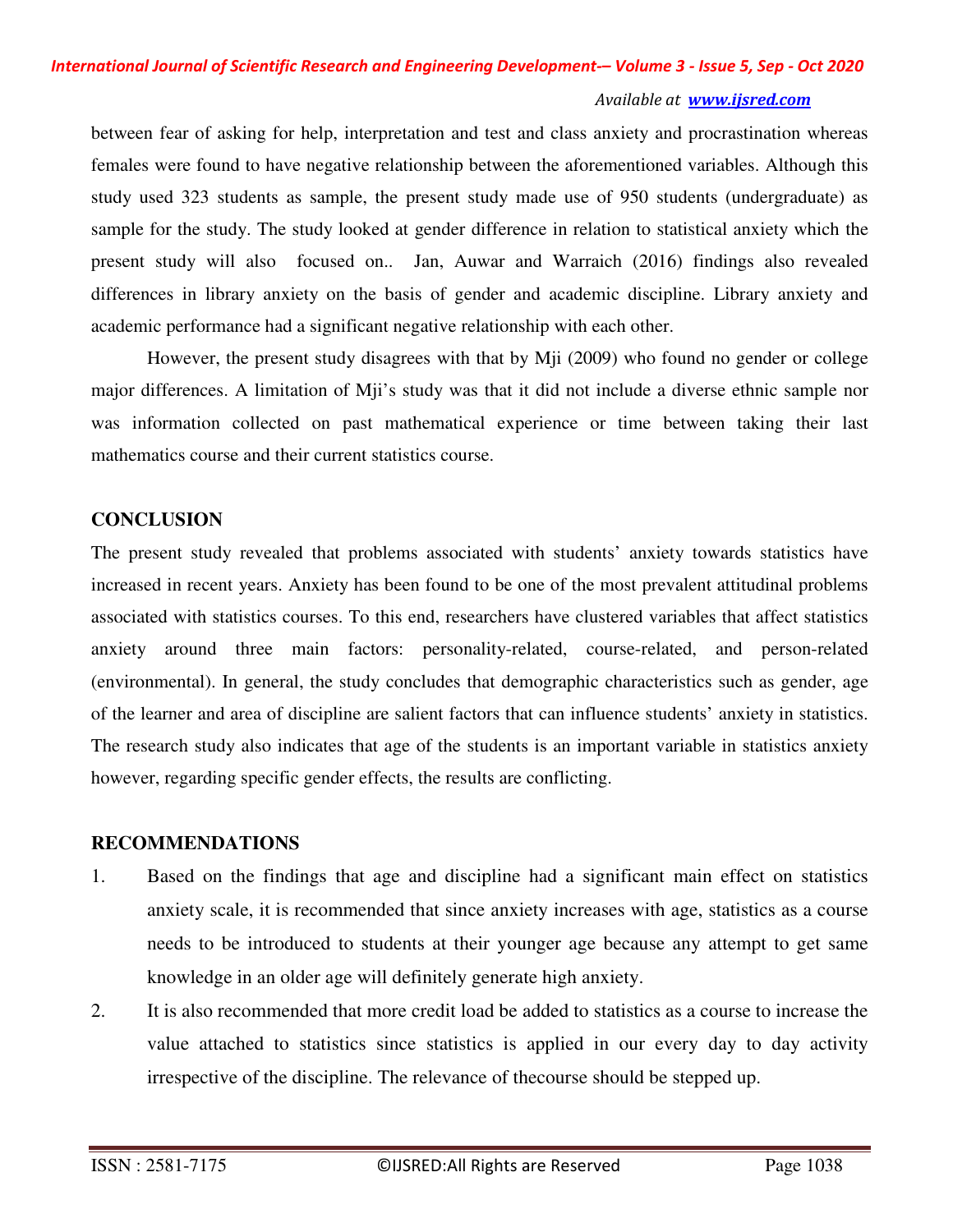# **JUSTIFICATION OF THE FINDING TO STAKE HOLDERS IN THE EDUCATIONAL SECTOR**

 Statistics lecturers are expected to use Statistics Anxiety Scale SAS as a comprehensive tool in carrying out effective diagnostic assessment of students; by identifying individuals suffering from statistics anxiety and also gaining a better understanding of the factors or dimensions that contribute to such anxiety. By so doing, remedial mechanism to ameliorate the problem of anxiety over statistics among undergraduate students would have been provided.

 The study is hoped to serve as a pointer to curriculum developers of the role statistics plays not just in academics but also in the professional and private lives of every individual in every sphere of life .This will also give a better understanding of the various functions of the world in a meaningful way, since statistical knowledge prevents the public from questioning theory thus, theory not well understood could be interpreted as facts.

 The study is expected to be of immense benefit to students by helping them develop a strong positive self-concept towards interpretation of data when it comes to statistics and also rejecting information that provokes anxiety by identifying the different dimensions of anxiety which pose a problem to them and also mapping out strategies to overcoming such a problem as a way forward. Critical and sound thinking rather than fear could be promoted as part of the benefit of this study to statistians.

# **REFERENCES**

- Abonyi, O. S. (2003). Fundamental flaws in experimental research.*Journal of Science Teachers Association of Nigeria, 38,* 107 – 111.
- Barker, P. (2003).*Psychiatric and mental health nursing: The craft of caring*. London: Edward Arnold. ISBN9780-340-81026-2.
- DaRos, E. & Ryan, M.F. (1997). Assessing students' conceptual understanding after a first course in statistics.*Statistics Educational Research Journal*, *6*(2), 28-58.
- Davidson, G. C. (2008). *Abnormal psychology*. Toronto: VeronicalVisentin, 154, ISBN9780-470- 84072-6.
- Eysenck (1992).*Anxiety: The cognitive perspective*. Hove, UK: Erlbaum.